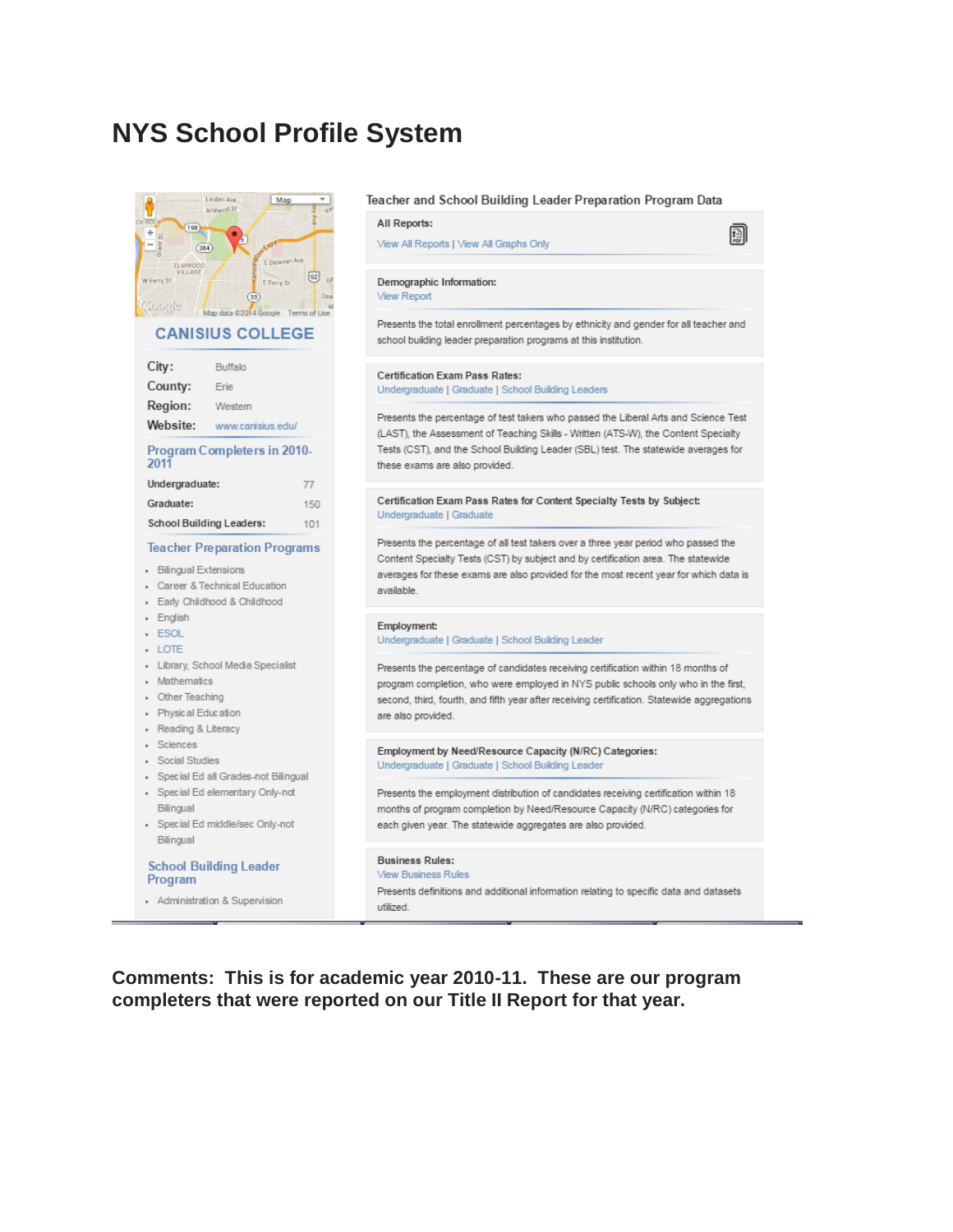# **School Building Leader Employment**

School Building Leader Employment in NYS Public Schools 1-5 Years Post-Certification 2010-2011

Comments: I omitted 2007-08 because all were reported as 100%. It had to be a data error.



Comments: I omitted 2007-08 because all were reported as 100%. It had to be a data error. The interpretation of this is positive. For candidates who completed in 2008-09 about 35% had a **NY public school** administrative job at the end of year 1, about 80% at the end of year 2, and 90% at the end of year three. For candidates who completed in 2009-10, close to 70% had a job by the end of year 1 and just under 75% by the end of year 2. For those that completed in 2010-11, about 76% had a NY public school administrative job at the end of year 1.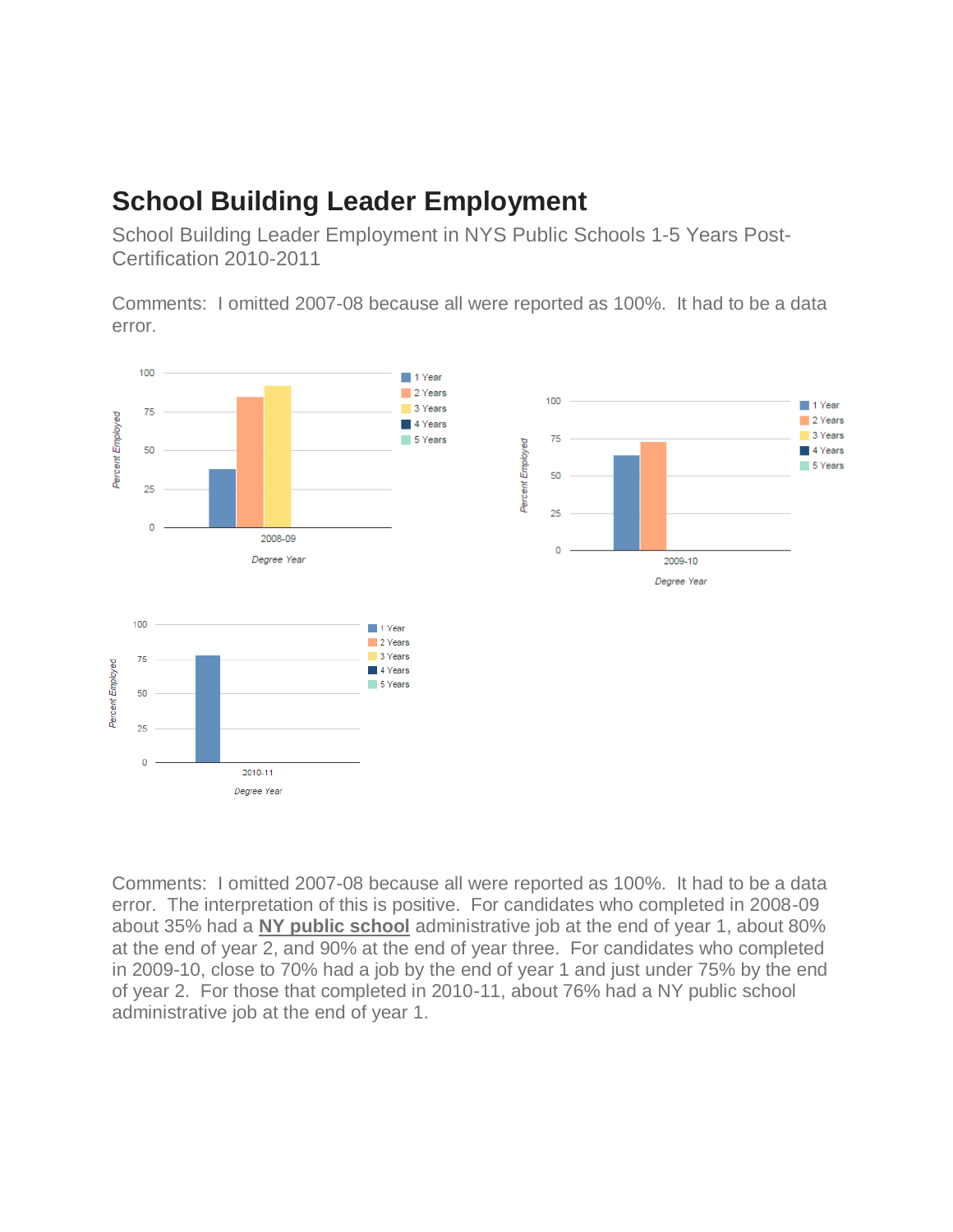Below are the data for SBL in chart form. The second chart shows the county of employment for school building leaders. The vast majority end up in Erie County. We are also getting a foothold in rural counties.

| <b>Percent Employed in NYS Public Schools 1-5 Years Post Certification</b> |         |         |         |         |            |                |  |
|----------------------------------------------------------------------------|---------|---------|---------|---------|------------|----------------|--|
| Degree Year                                                                | 2006-07 | 2007-08 | 2008-09 | 2009-10 | 2010-11    | Statewide 2011 |  |
| <b>Employed 1 Year</b>                                                     | 0%      | 100%    | 38%     | 64%     | <b>78%</b> | <b>74%</b>     |  |
| <b>Employed 2 Years</b>                                                    | 0%      | 100%    | 85%     | 73%     | $0\%$      | 82%            |  |
| <b>Employed 3 Years</b>                                                    | $0\%$   | 100%    | 92%     | 0%      | $0\%$      | 83%            |  |
| <b>Employed 4 Years</b>                                                    | 0%      | 100%    | 0%      | 0%      | $0\%$      | 84%            |  |
| <b>Employed 5 Years</b>                                                    | $0\%$   | 0%      | $0\%$   | 0%      | $0\%$      | 80%            |  |

New York State Public School Builiding Leaders in 2011-12, Employment by County Candidates completing degrees in 2006-07 through 2010-11

| County              | 2011-12 | Statewide 2012 |  |  |
|---------------------|---------|----------------|--|--|
| Erie                | 71%     | 3%             |  |  |
| <b>St. Lawrence</b> | 14%     | $< 1\%$        |  |  |
| Chautauqua          | 14%     | $1\%$          |  |  |
| <b>All Others</b>   | $0\%$   | $0\%$          |  |  |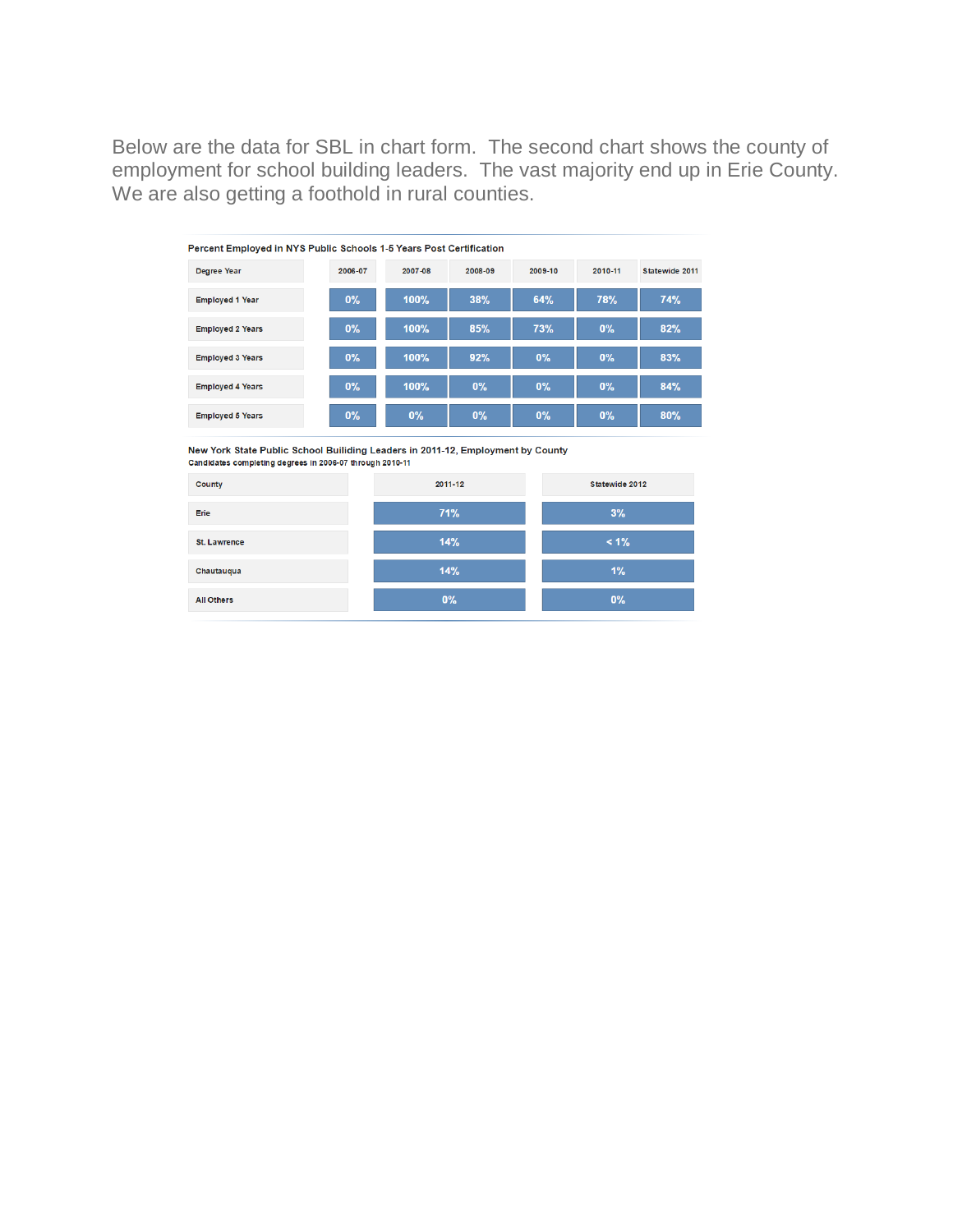Most of our SBL completers end up in "average school districts" or large cities that are not NYC. Give the percentage in Erie County, we can assume that most are in the Buffalo Public Schools.

| Degree Year            | 2006-07 | 2007-08 | 2008-09 | Statewide 2008-09 |
|------------------------|---------|---------|---------|-------------------|
| <b>Employment Year</b> | 2009-10 | 2010-11 | 2011-12 | Statewide 2011-12 |
| <b>New York City</b>   | 0%      | 0%      | 0%      | 38%               |
| <b>Large City</b>      | 0%      | 0%      | 33%     | 5%                |
| Urban-Suburban         | 0%      | 0%      | 0%      | 4%                |
| Rural                  | 0%      | 0%      | 0%      | 8%                |
| Average                | 0%      | 100%    | 58%     | 29%               |
| Low                    | 0%      | 0%      | 8%      | 11%               |
| <b>Charter Schools</b> | 0%      | 0%      | 0%      | 0%                |
| <b>BOCES</b>           | 0%      | 0%      | 0%      | 5%                |

### **Count of School Builiding Leaders**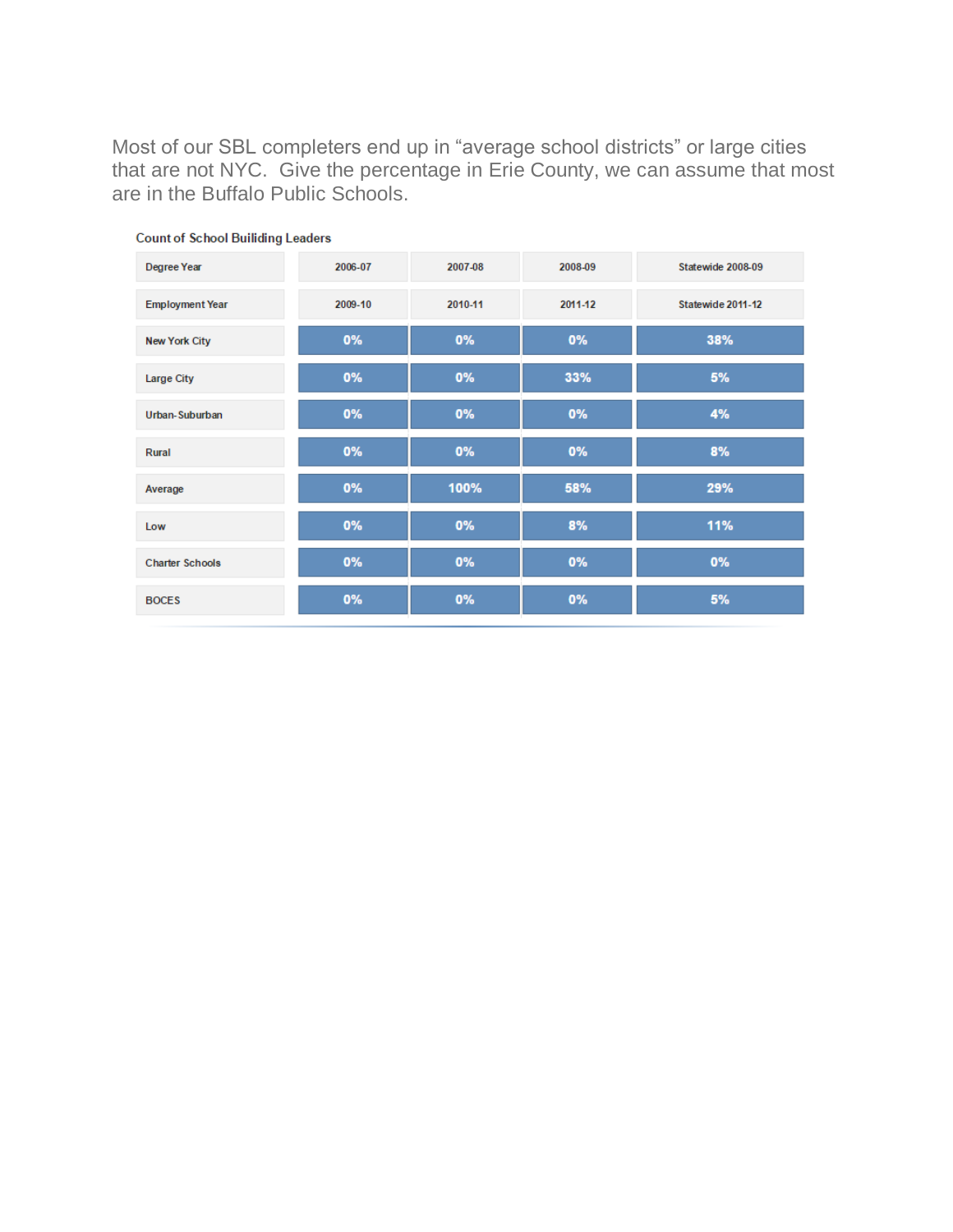

### UNDERGRADUATE TEACHER EDUCATION

Comments: Undergraduate completers from 2006-07 had about 25% placed by the end of year 1. This rose to just under 50% for year 2 and stayed consistent for years 3-5. This seems to show that our completers persist in their jobs. Unfortunately, the shift in the job market for teachers is evident for those completing 2008-2011. Only about 12% were placed in NY public school jobs in 2008-09 and even fewer in subsequent years. It is positive that the placement numbers continue to increase year over year, which means that our completers do persist, but the weakness in the job market is clear.

It should be stressed that this does **not** include private schools or out-of-state schools. The data in table form is shown below.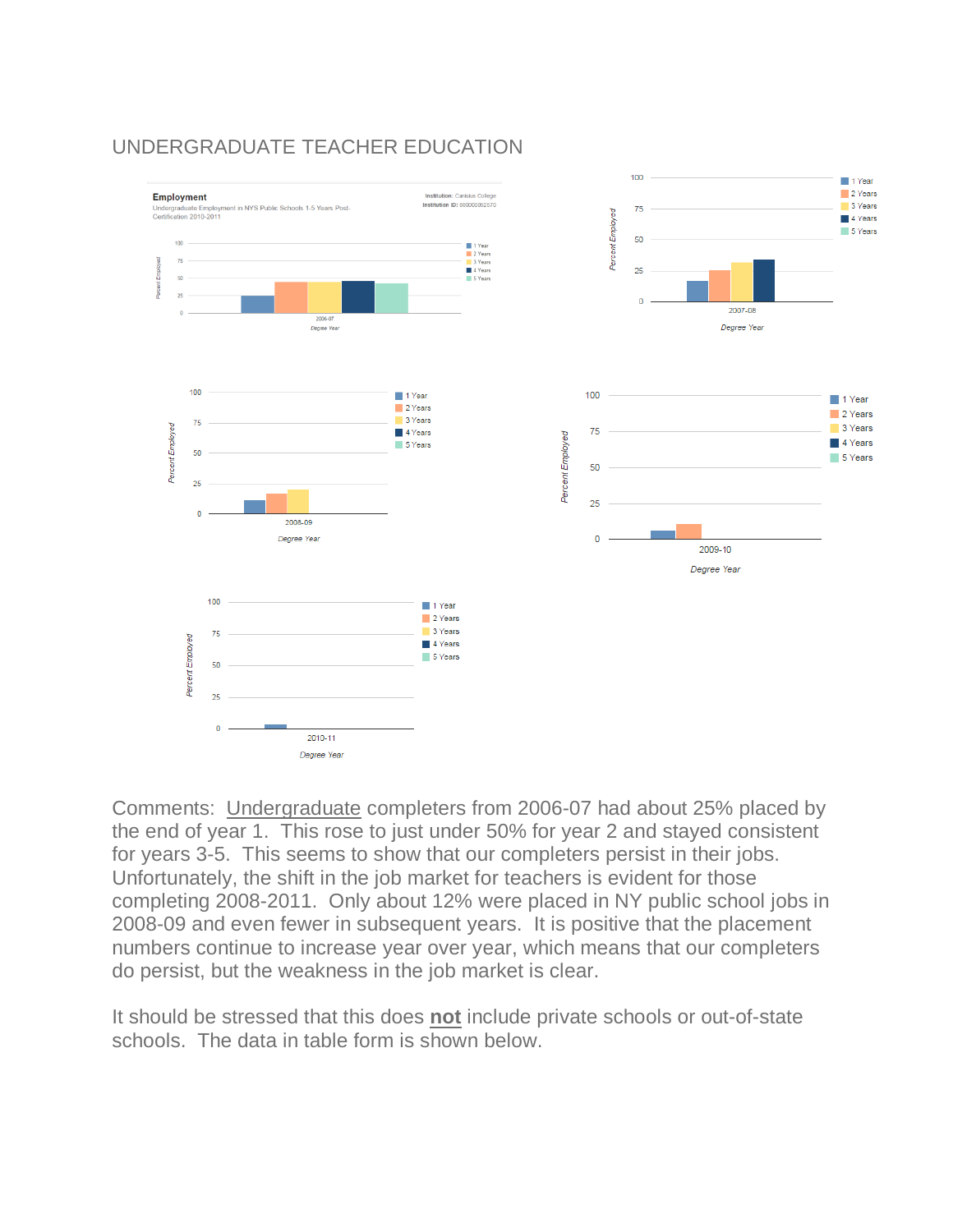#### Percent Employed in NYS Public Schools 1-5 Years Post Certification

| <b>Degree Year</b>      | 2006-07 | 2007-08 | 2008-09 | 2009-10 | 2010-11 | Statewide 2011 |
|-------------------------|---------|---------|---------|---------|---------|----------------|
| <b>Employed 1 Year</b>  | 25%     | 17%     | 12%     | 6%      | 4%      | 9%             |
| <b>Employed 2 Years</b> | 45%     | 26%     | 17%     | 11%     | 0%      | 18%            |
| <b>Employed 3 Years</b> | 45%     | 32%     | 20%     | 0%      | 0%      | 26%            |
| <b>Employed 4 Years</b> | 46%     | 34%     | 0%      | 0%      | 0%      | 36%            |
| <b>Employed 5 Years</b> | 43%     | 0%      | 0%      | 0%      | 0%      | 44%            |

New York State Public Undergraduates in 2011-12, Employment by County Candidates completing degrees in 2006-07 through 2010-11

| County       | 2011-12 | Statewide 2012 |
|--------------|---------|----------------|
| Erie         | 69%     | 6%             |
| Niagara      | 6%      | $< 1\%$        |
| Cattaraugus  | 4%      | $< 1\%$        |
| Ontario      | 3%      | $< 1\%$        |
| Chautauqua   | 2%      | 1%             |
| <b>Bronx</b> | 1%      | 8%             |
| Monroe       | 1%      | $5\%$          |
| Albany       | 1%      | 1%             |
| St. Lawrence | 1%      | $< 1\%$        |
| Wyoming      | 1%      | $< 1\%$        |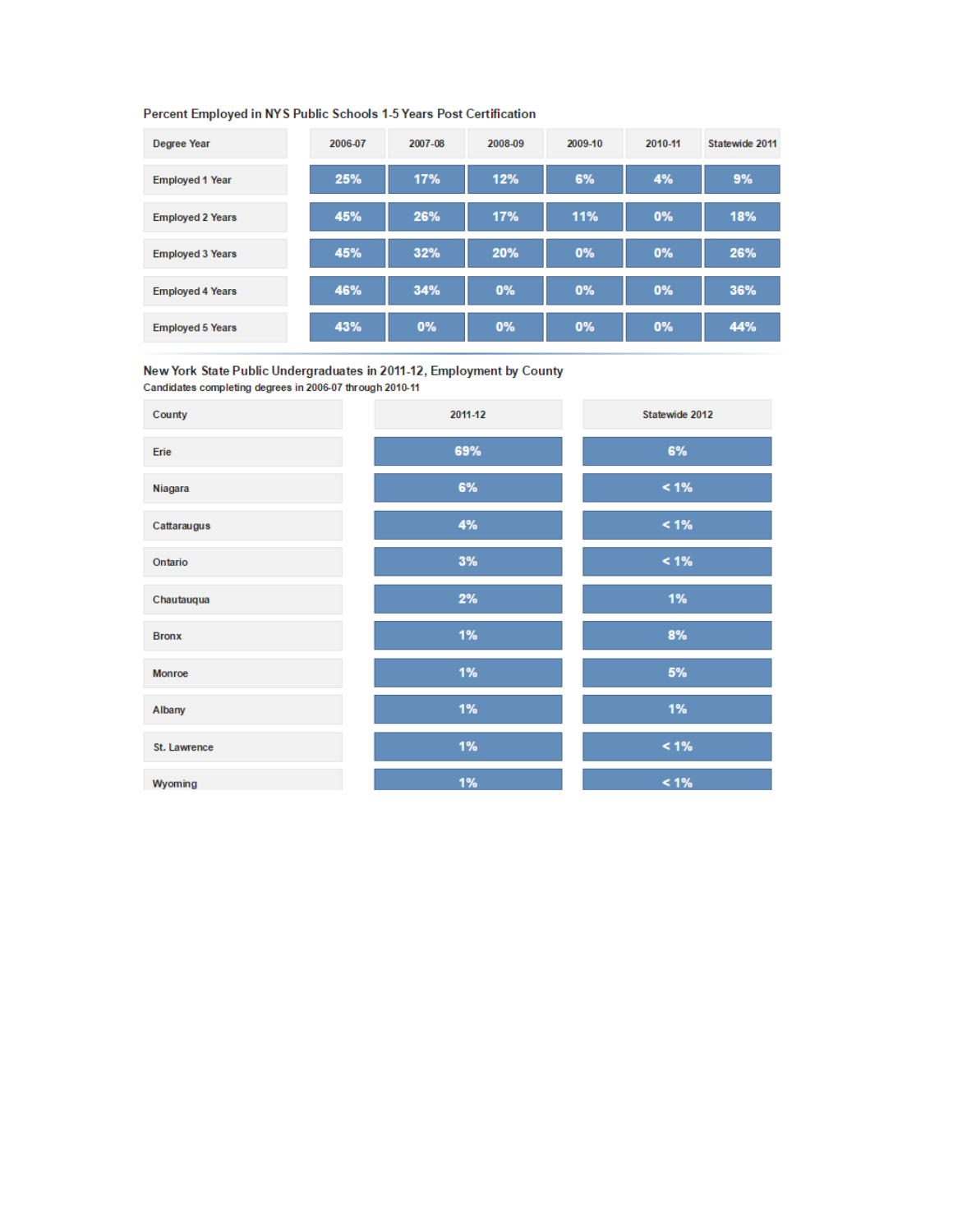The chart below shows where the undergraduate completers were placed. Most are either in an average school district or the City of Buffalo.

| Degree Year            | 2006-07 | 2007-08 | 2008-09 | Statewide 2008-09 |
|------------------------|---------|---------|---------|-------------------|
| <b>Employment Year</b> | 2009-10 | 2010-11 | 2011-12 | Statewide 2011-12 |
| <b>New York City</b>   | 4%      | 0%      | 0%      | 26%               |
| <b>Large City</b>      | 18%     | 24%     | 23%     | 3%                |
| Urban-Suburban         | 2%      | 4%      | 5%      | 6%                |
| Rural                  | 16%     | 8%      | 5%      | 8%                |
| Average                | 44%     | 44%     | 36%     | 30%               |
| Low                    | 4%      | 0%      | 0%      | 12%               |
| <b>Charter Schools</b> | 11%     | 16%     | 27%     | 10%               |
| <b>BOCES</b>           | 2%      | 4%      | 5%      | 4%                |

#### **Count of Undergraduate Teachers**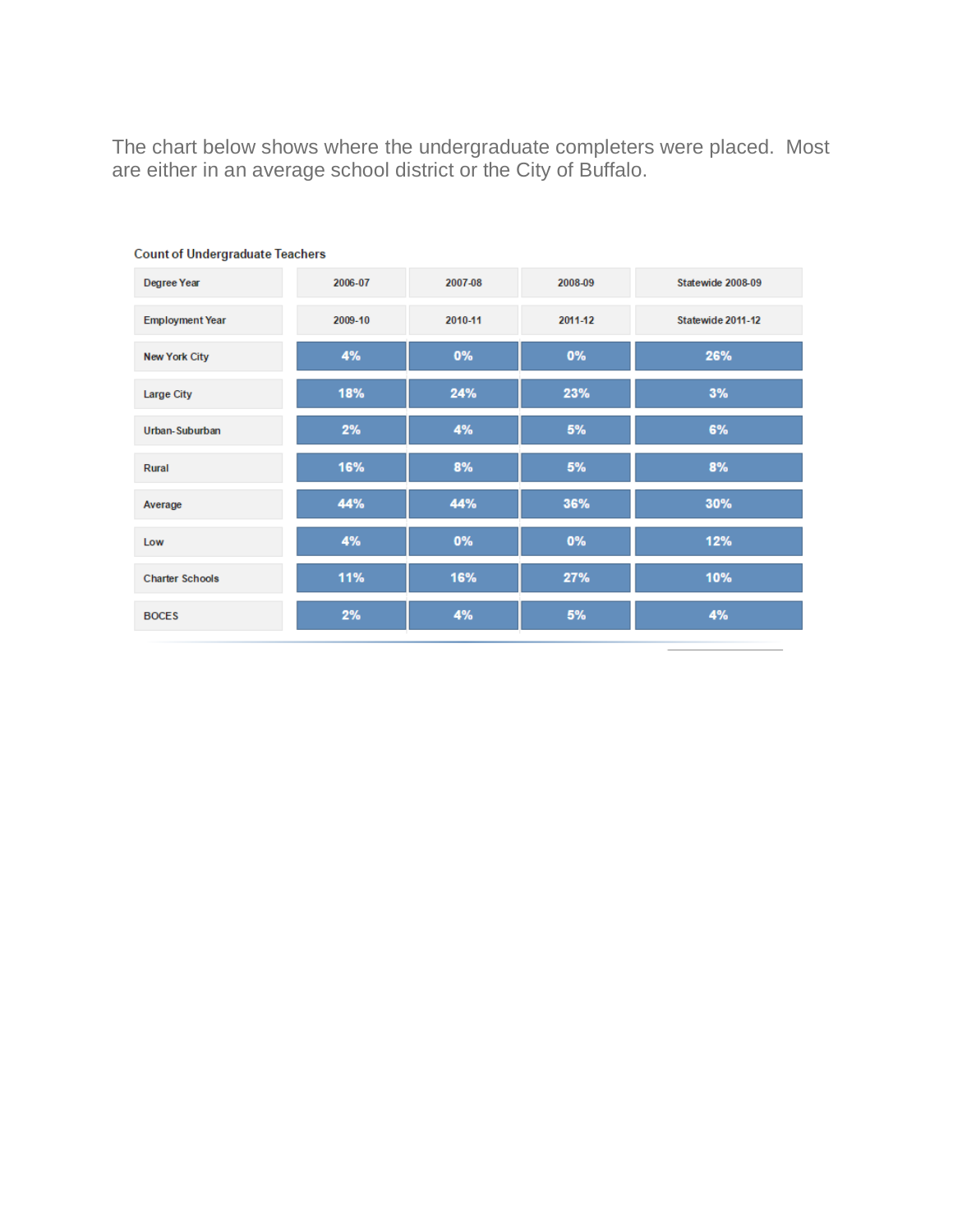### GRADUATE EDUCATION



Graduate Employment in NYS Public Schools 1-5 Years Post-Certification 2010-2011





Comments: Our graduate completers are placed at roughly half the rate of our undergraduate completers. At the end of year 1 for 2006-07, about 25% had been placed, and the number persisting remains steady through the first 5 years. Similar to undergraduate, placements by the end of year 1 shrunk about 50% to about 13%. There are slight increases in subsequent years so, again, it appears that Canisius teachers do successfully persist.

It should be noted that this is only NY public school data. It does not include private schools or out of state schools.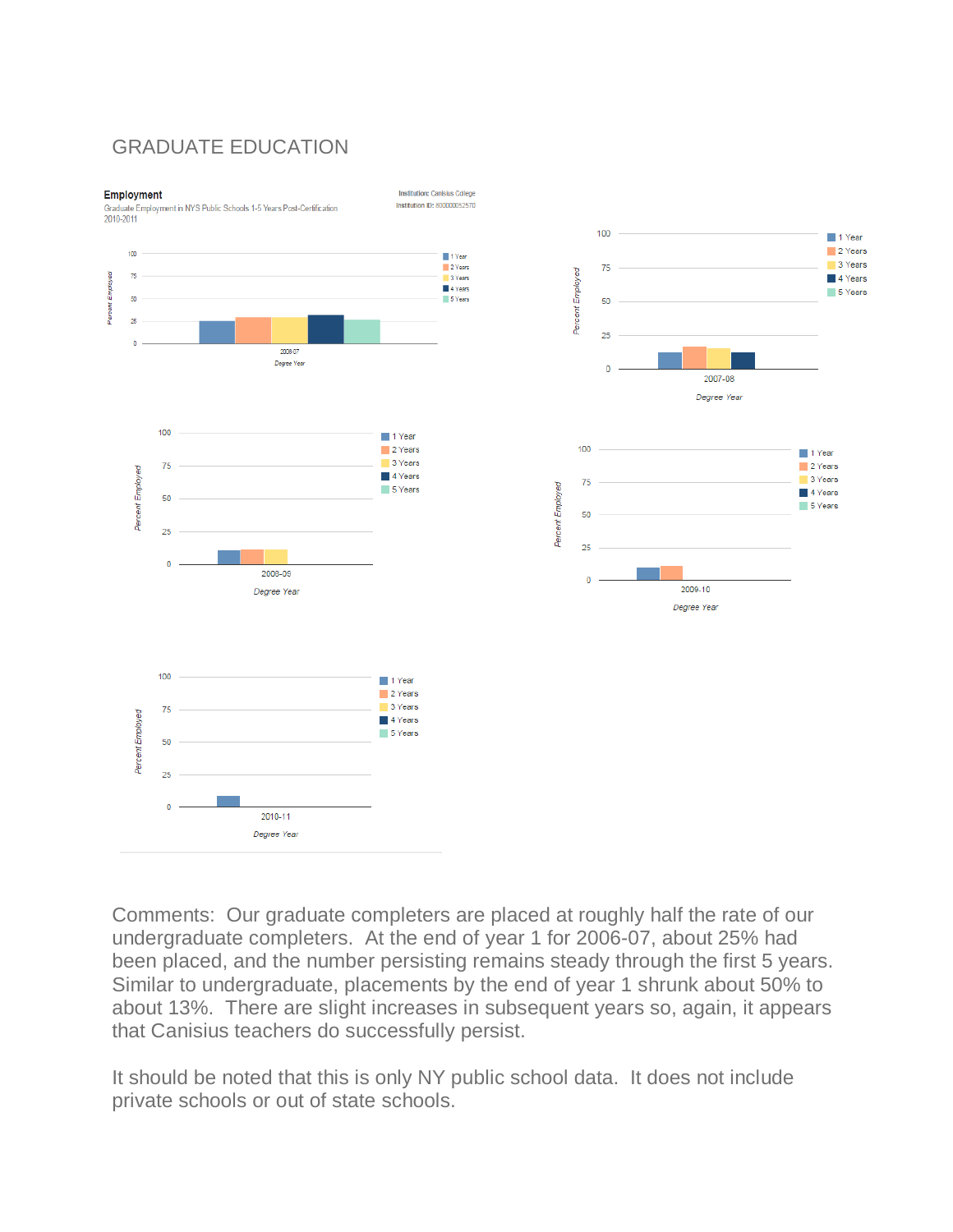The charts below show the graduate placement data in chart form.

| Percent Employed in NYS Public Schools 1-5 Years Post Certification |         |         |         |         |         |                |
|---------------------------------------------------------------------|---------|---------|---------|---------|---------|----------------|
| <b>Degree Year</b>                                                  | 2006-07 | 2007-08 | 2008-09 | 2009-10 | 2010-11 | Statewide 2011 |
| <b>Employed 1 Year</b>                                              | 26%     | 13%     | 11%     | 10%     | 9%      | 27%            |
| <b>Employed 2 Years</b>                                             | 30%     | 17%     | 12%     | 11%     | 0%      | 34%            |
| <b>Employed 3 Years</b>                                             | 30%     | 16%     | 12%     | 0%      | 0%      | 36%            |
| <b>Employed 4 Years</b>                                             | 32%     | 13%     | 0%      | 0%      | 0%      | 40%            |
| <b>Employed 5 Years</b>                                             | 27%     | 0%      | 0%      | 0%      | 0%      | 47%            |

New York State Public Graduates in 2011-12, Employment by County Candidates completing degrees in 2006-07 through 2010-11

| County         | 2011-12 | Statewide 2012 |
|----------------|---------|----------------|
| Erie           | 72%     | 3%             |
| Niagara        | 6%      | $< 1\%$        |
| Cattaraugus    | 3%      | $< 1\%$        |
| Chautauqua     | 2%      | $< 1\%$        |
| Wyoming        | 2%      | $< 1\%$        |
| Genesee        | 1%      | $< 1\%$        |
| <b>Bronx</b>   | 1%      | 14%            |
| Oneida         | 1%      | $< 1\%$        |
| <b>Orleans</b> | 1%      | $< 1\%$        |
| Albany         | 1%      | 1%             |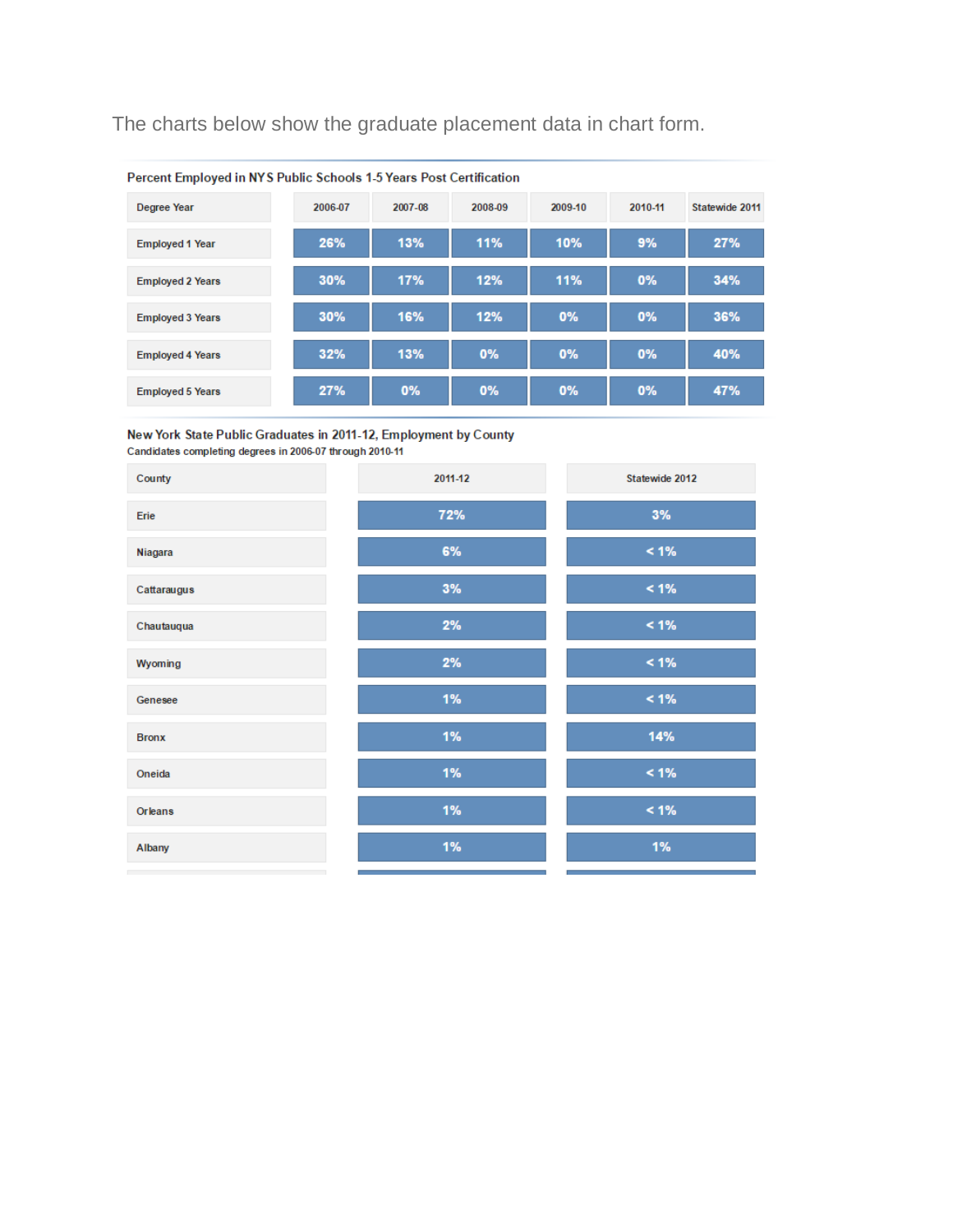#### **Count of Graduate Teachers**

| <b>Degree Year</b>     | 2006-07 | 2007-08 | 2008-09 | Statewide 2008-09 |
|------------------------|---------|---------|---------|-------------------|
| <b>Employment Year</b> | 2009-10 | 2010-11 | 2011-12 | Statewide 2011-12 |
| <b>New York City</b>   | 8%      | 2%      | 0%      | 50%               |
| <b>Large City</b>      | 15%     | 22%     | 24%     | 3%                |
| Urban-Suburban         | 0%      | 4%      | 5%      | 5%                |
| Rural                  | 3%      | 4%      | 3%      | 4%                |
| Average                | 55%     | 44%     | 37%     | 18%               |
| Low                    | 8%      | 4%      | 5%      | 11%               |
| <b>Charter Schools</b> | 13%     | 18%     | 18%     | 6%                |
| <b>BOCES</b>           | 0%      | 0%      | 8%      | 3%                |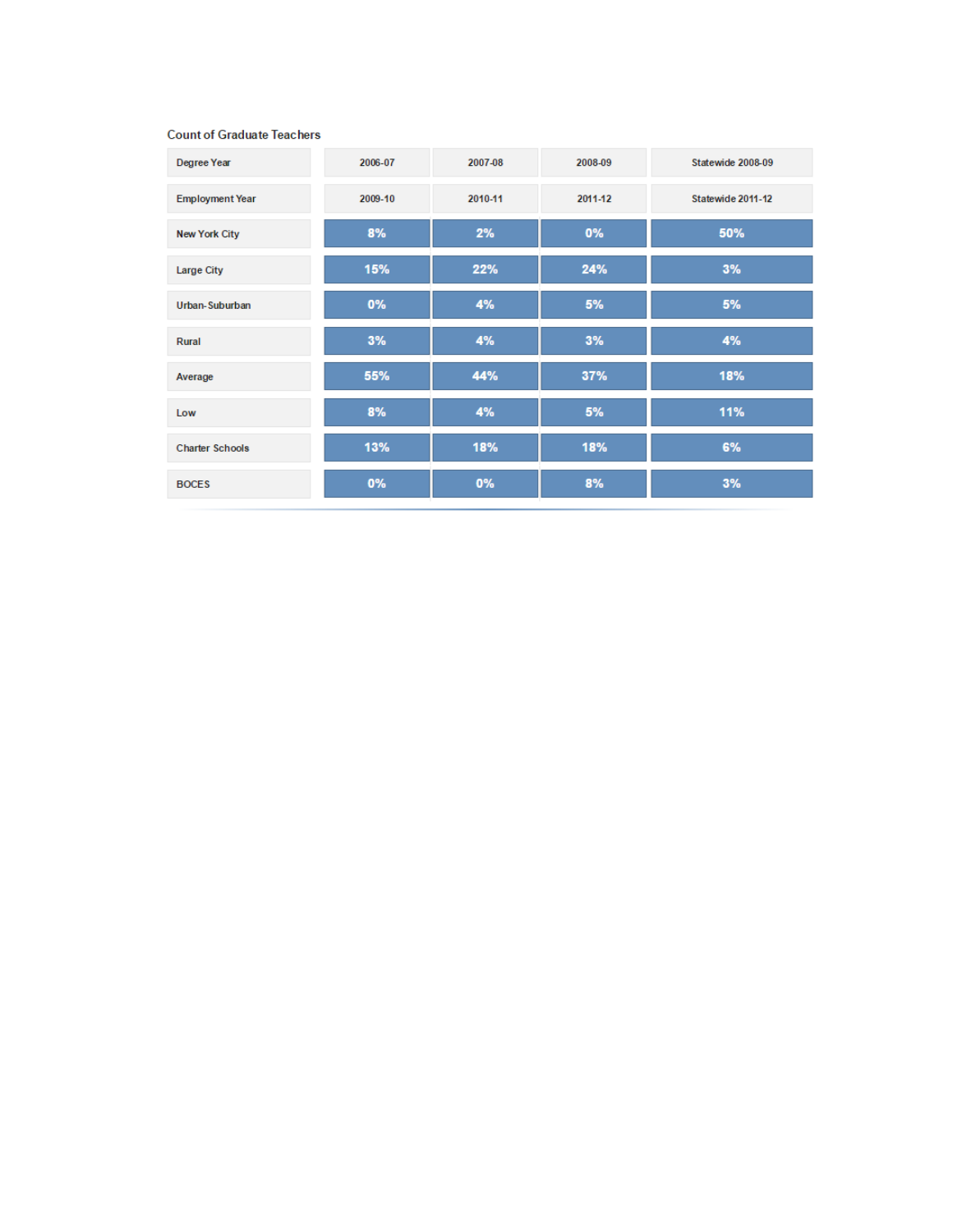TESTS: All of the results shown below are for old NYS tests. It is expected that subsequent results will vary significantly, both at the college and state-wide level.

### NYS TEST PASS RATES LAST, ATS-W, AND ALL CST-UNDERGRADUATE

| <b>Liberal Arts and Sciences Test (LAST)</b>      |      |      |      |                |  |  |
|---------------------------------------------------|------|------|------|----------------|--|--|
| Degree Year                                       | 2009 | 2010 | 2011 | Statewide 2011 |  |  |
| <b>Number Tested</b>                              | 126  | 110  | 70   | 6,940          |  |  |
| <b>Number Passed</b>                              | 122  | 109  | 69   | 6,802          |  |  |
| <b>Percent Passed</b>                             | 97%  | 99%  | 99%  | 98%            |  |  |
| Assessment of Teaching Skills-Written (ATS-W)     |      |      |      |                |  |  |
| <b>Degree Year</b>                                | 2009 | 2010 | 2011 | Statewide 2011 |  |  |
| <b>Number Tested</b>                              | 118  | 105  | 66   | 6,689          |  |  |
| <b>Number Passed</b>                              | 117  | 103  | 64   | 6,617          |  |  |
| <b>Percent Passed</b>                             | 99%  | 98%  | 97%  | 99%            |  |  |
| <b>Content Specialty Test (CST), All Subjects</b> |      |      |      |                |  |  |
| <b>Degree Year</b>                                | 2009 | 2010 | 2011 | Statewide 2011 |  |  |
| <b>Number Tested</b>                              | 176  | 146  | 83   | 7,755          |  |  |
| <b>Number Passed</b>                              | 159  | 137  | 72   | 7,163          |  |  |
| <b>Percent Passed</b>                             | 90%  | 94%  | 87%  | 92%            |  |  |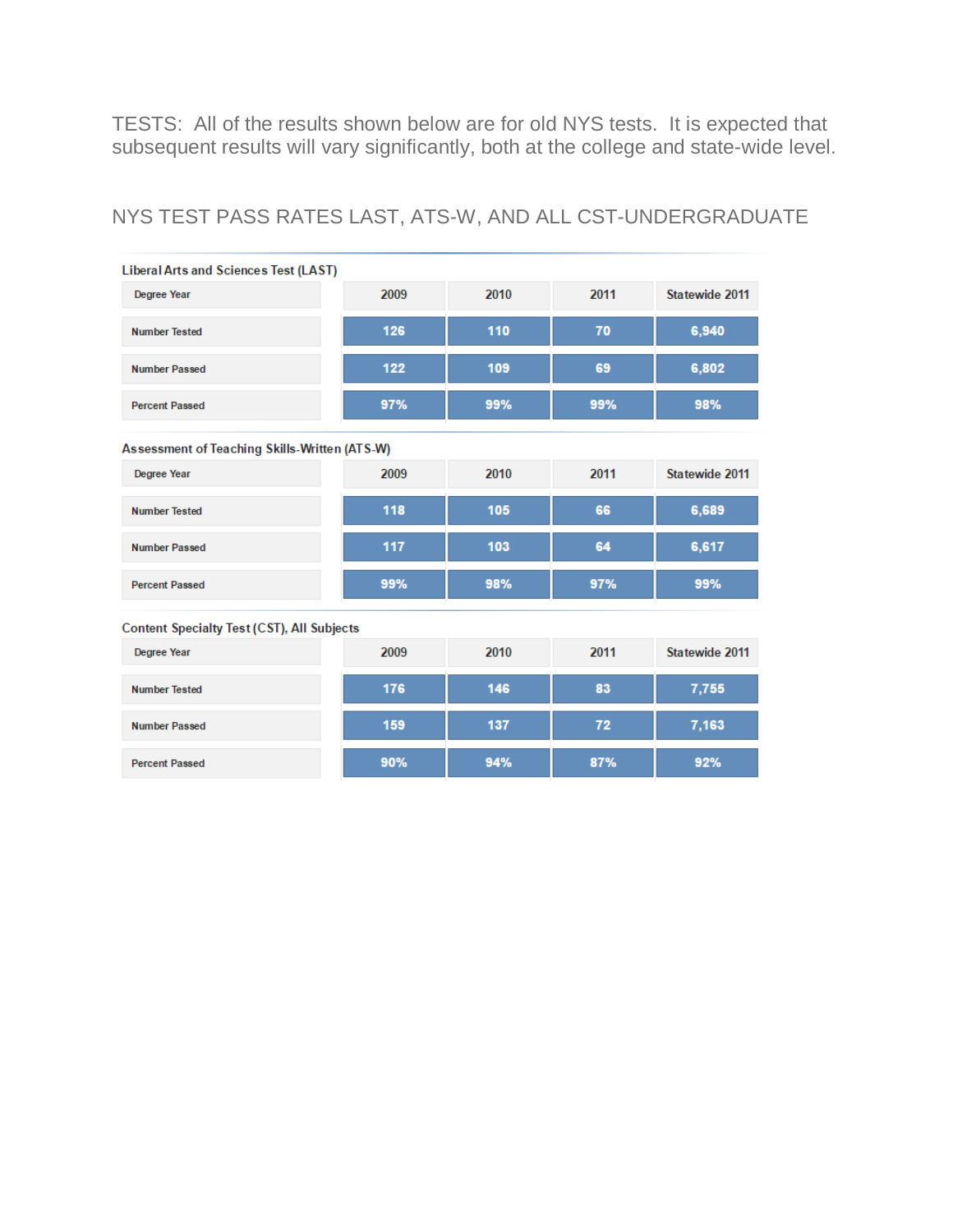## NYS TEST PASS RATES LAST, ATS-W, AND ALL CST-GRADUATE

| Degree Year                                       | 2009 | 2010 | 2011 | Statewide 2011 |  |  |  |
|---------------------------------------------------|------|------|------|----------------|--|--|--|
| <b>Number Tested</b>                              | 328  | 171  | 143  | 8,547          |  |  |  |
| <b>Number Passed</b>                              | 327  | 169  | 140  | 8,461          |  |  |  |
| <b>Percent Passed</b>                             | 100% | 99%  | 98%  | 99%            |  |  |  |
| Assessment of Teaching Skills-Written (ATS-W)     |      |      |      |                |  |  |  |
| <b>Degree Year</b>                                | 2009 | 2010 | 2011 | Statewide 2011 |  |  |  |
| <b>Number Tested</b>                              | 328  | 173  | 137  | 8,412          |  |  |  |
| <b>Number Passed</b>                              | 328  | 172  | 137  | 8,371          |  |  |  |
| <b>Percent Passed</b>                             | 100% | 99%  | 100% | 100%           |  |  |  |
| <b>Content Specialty Test (CST), All Subjects</b> |      |      |      |                |  |  |  |
| Degree Year                                       | 2009 | 2010 | 2011 | Statewide 2011 |  |  |  |
| <b>Number Tested</b>                              | 382  | 241  | 138  | 13,537         |  |  |  |
| <b>Number Passed</b>                              | 362  | 230  | 133  | 12,922         |  |  |  |
| <b>Percent Passed</b>                             | 95%  | 95%  | 96%  | 95%            |  |  |  |

#### **Liberal Arts and Sciences Test (LAST)**